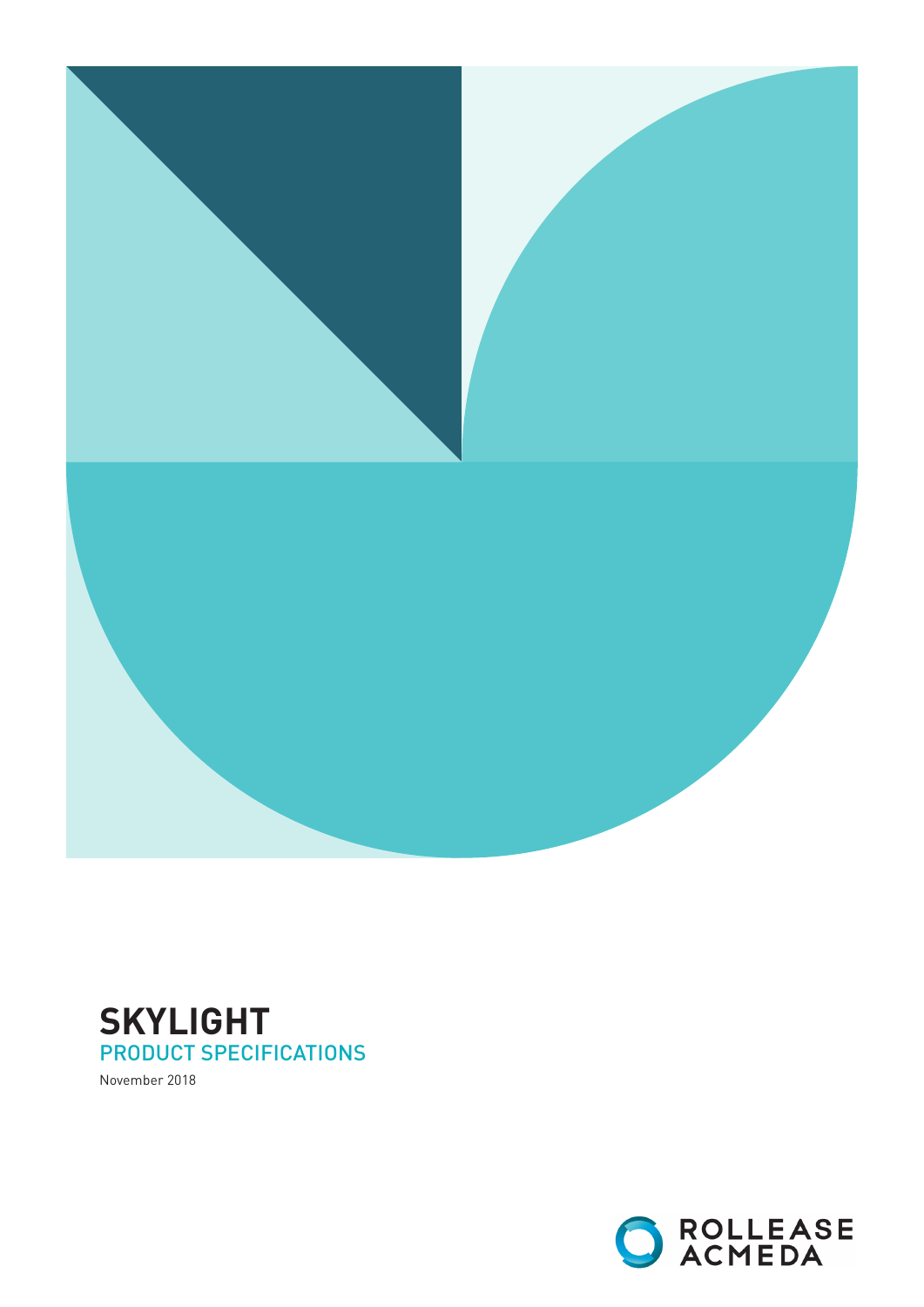# **CONTENTS**

### **SECTION A | WARRANTY**  $01$ **SECTION B | OVERVIEW**  $02$  $\Box$ COLOR OPTIONS **SECTION C | SYSTEM SPECIFICATIONS** 04 ZIPSCREEN | 60MM TUBE ZIPSCREEN | 80MM TUBE WIREGUIDE | 60MM TUBE WIRFGUIDE | 80MM TUBF

### MAXIMUM ROLL DIAMETERS ZIPSCREEN MEASURE & SPECIFY

### **DISCLAIMER**

#### **INTRODUCTION**

This Product Specifications manual for Skylights has been produced by Rollease Acmeda to supply the necessary information for the safe and correct installation of Skylights.

#### DISCLAIMER

Rollease Acmeda has used reasonable care in preparing the information included in this document, but makes no representations or warranties as to the completeness or accuracy of the information. Information is supplied upon the condition that the persons receiving the information will make their own determination as to its suitability for their purposes prior to use. Rollease Acmeda assumes no liability whatsoever for any damages incurred by you resulting from errors in or omissions from the information included herein. Rollease Acmeda reserves the right to make changes without further notice to any products to improve reliability, function or design.

#### COPYRIGHT

#### COPYRIGHT © ROLLEASE ACMEDA

All rights are reserved. No part of this document may be reproduced or utilised in any means, by any means, electronic or mechanical including photocopying, recordings, or by any information storage or retrieval system, without the express permission from Rollease Acmeda.

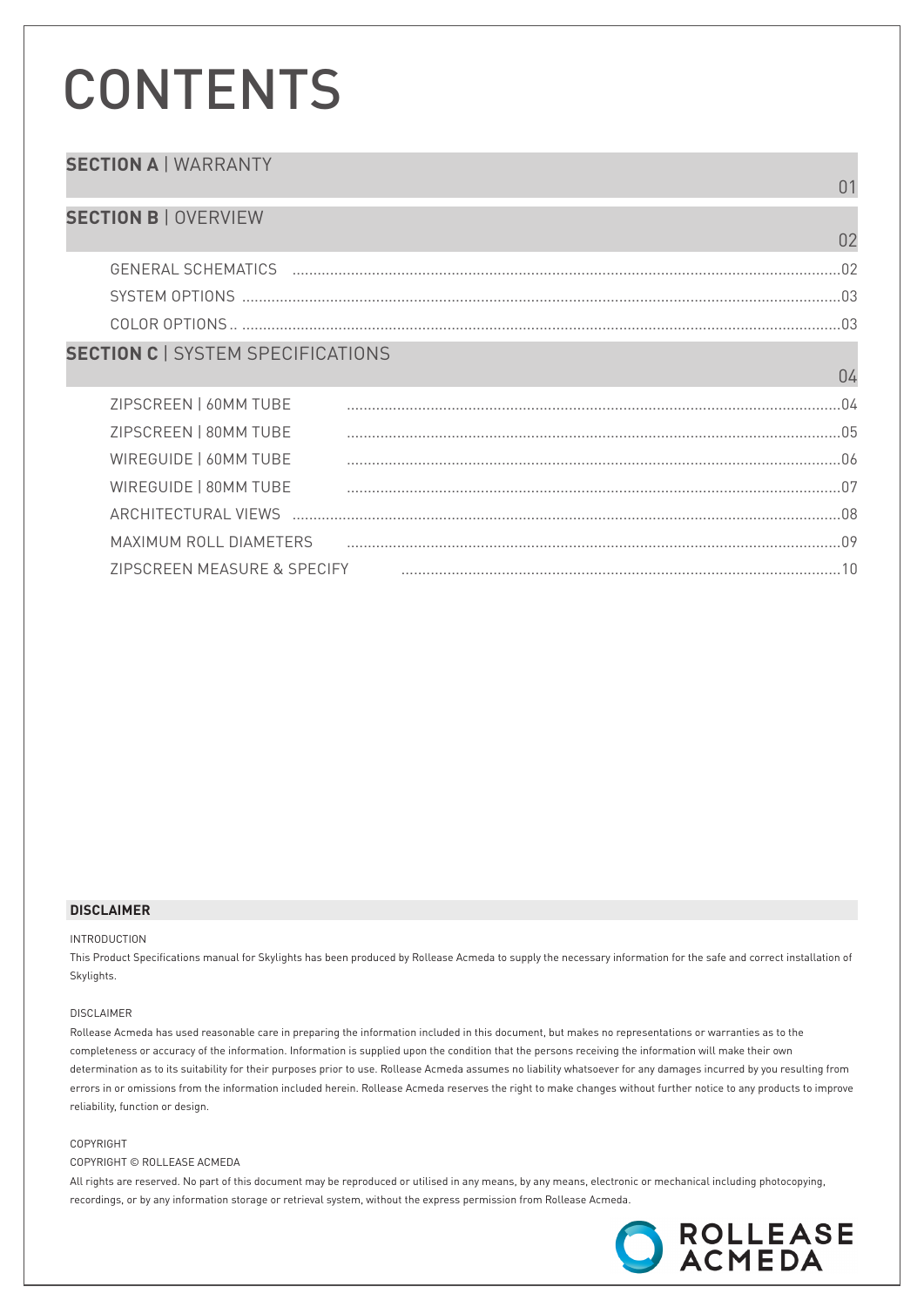# **SECTION A** | WARRANTY

### Rollease Acmeda provide a 5 year hardware warranty against defects to the original purchaser.

The Rollease Acmeda 5 year hardware warranty is not to be transferred to the end consumer.

- The Rollease Acmeda 5 year hardware warranty is limited to the repair or resupply of defective hardware components to the Zipscreen manufacturer only.
- The Rollease Acmeda 5 year hardware warranty is applicable to normal use and assumes the blinds are not used in strong winds/storms and not left down indefinitely.
- The Rollease Acmeda 5 year hardware warranty will not apply where the defect arises due to incorrect assembly and installation.
- The Rollease Acmeda 5 year hardware warranty is not applicable for coastal applications.
- Zipscreen manufacturers to determine specific warranty for overall system (hardware and fabric).

Retailers are obliged to supply consumers with their own warranty, if required, at the point of purchase.

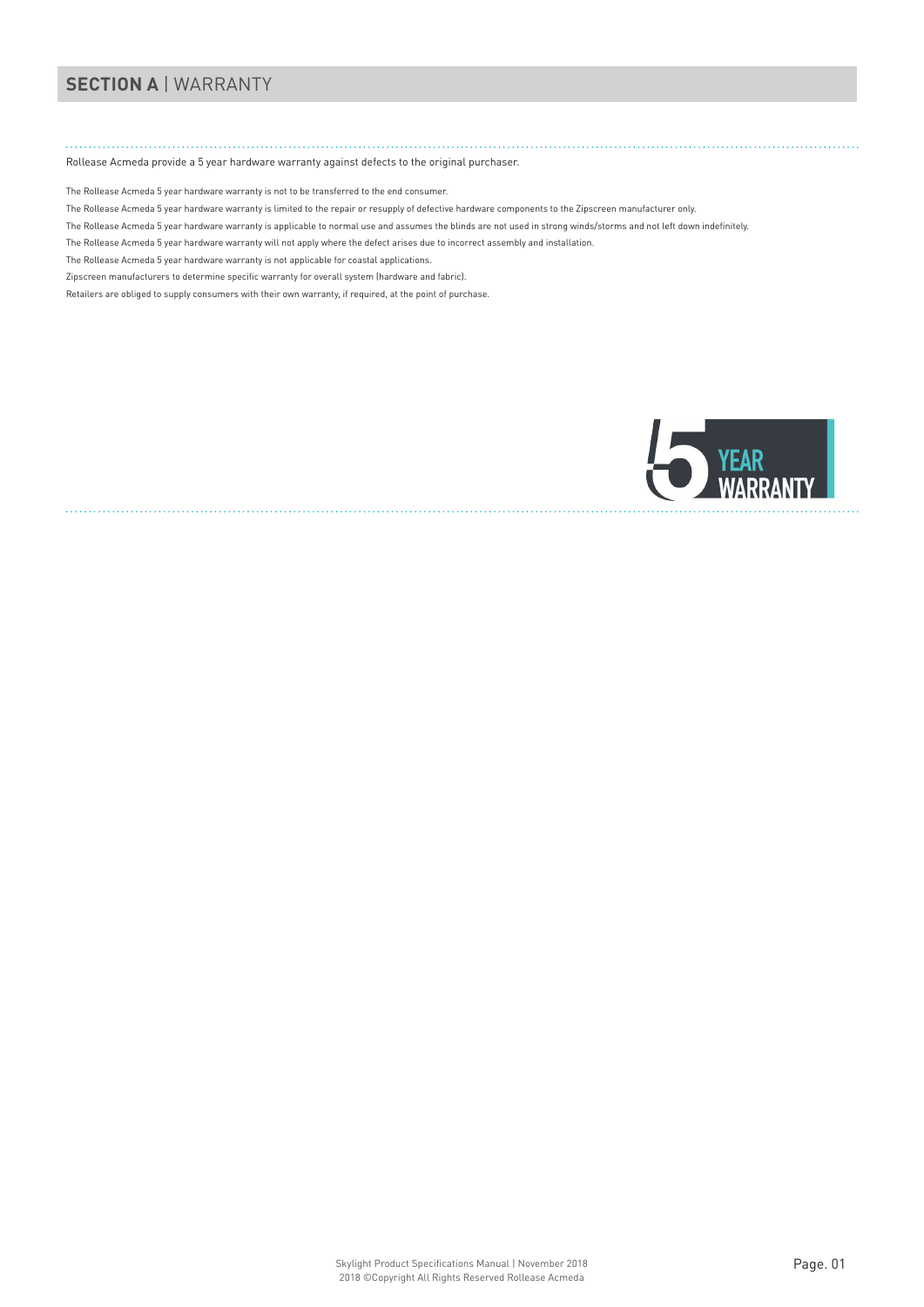### **SECTION B** | OVERVIEW

# **GENERAL SCHEMATICS**



- 3. Box 100 Cover
- 4. RB10 Idler Head Adapter
- 5. Universal End Plates
- 6. End Plate Cover Set
- 7. RB10 Idler Adapter Spacer
- 8. 60 STD Aluminium Tube
- 9. 60 STD Aluminium Tube
- 10. RB10 Pre-Tension Idler
- 
- 13. RB10 Bearing Idler
- 14. F56 Weight Bar
- 15. F56 Skylight Wire Guide End Cap
- 16. Wire Guide Ceramic Block
- 17. Lift Tape/Cord
- 18. AUTOMATE Motor 15Nm
- 19. 3.2mm Wire Cable
- 20. Skylight Tape Spool

Page. 02 Skylight Product Specifications Manual | November 2018 2018 ©Copyright All Rights Reserved Rollease Acmeda

- 23. Tensioning L-Bracket
- 24. Compression Spring
- 25. Fabric Brush T Slot Fit
- 26. Motor Adapter
- 27. Motor Head Plate | S60
- 28. Crown Wheel | S60
- 29. Drive Wheel Set | S60
- 30. Threaded Hollow Bolt

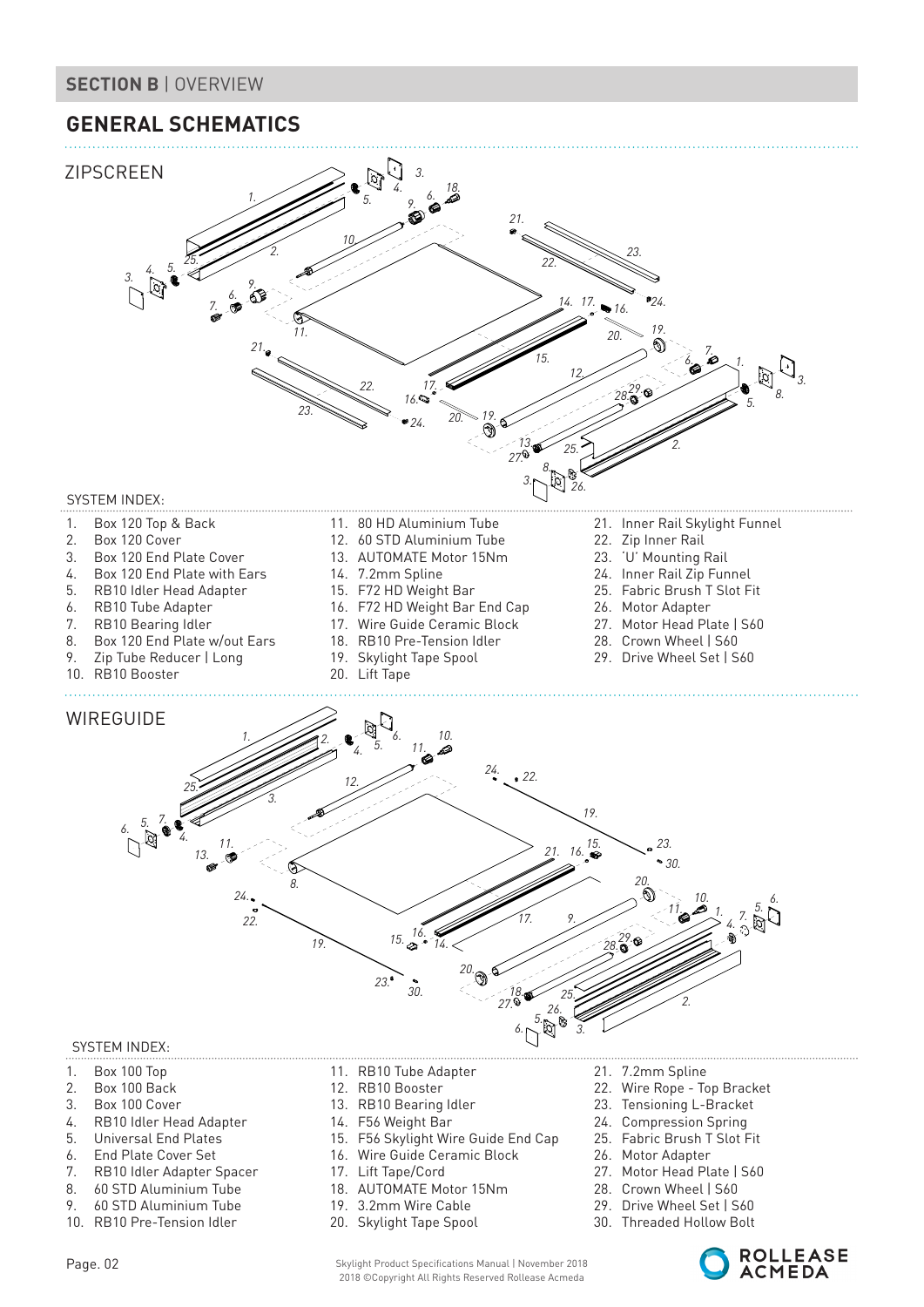# **SYSTEM OPTIONS**

### CONTROL OPTIONS



Motor







# **COLOR OPTIONS**

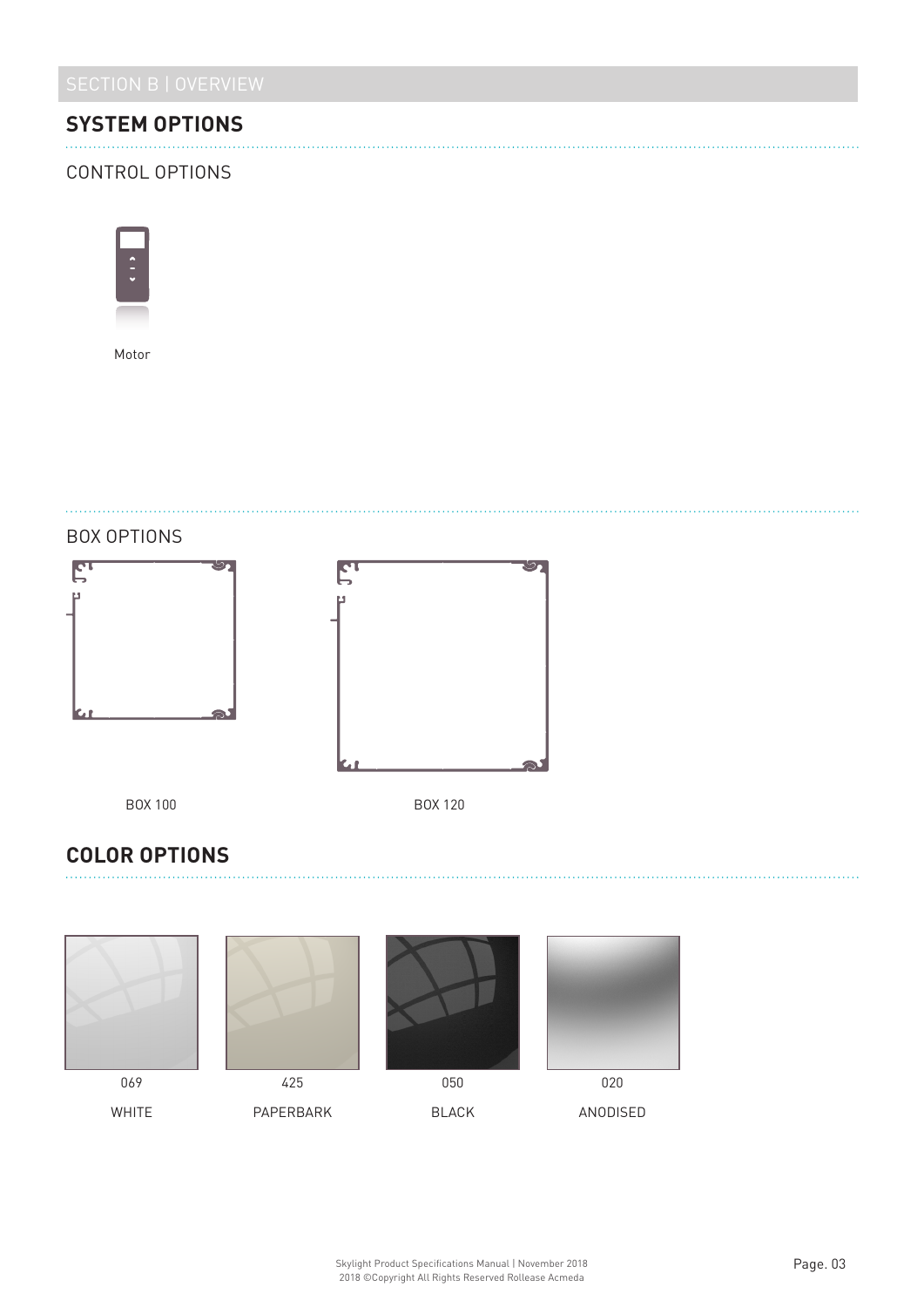# **ZIPSCREEN | 60MM TUBE**

PARAMETERS: FABRIC: 420GSM (12.4OZ/YD²), WEIGHT/HEM BAR: F72 HD





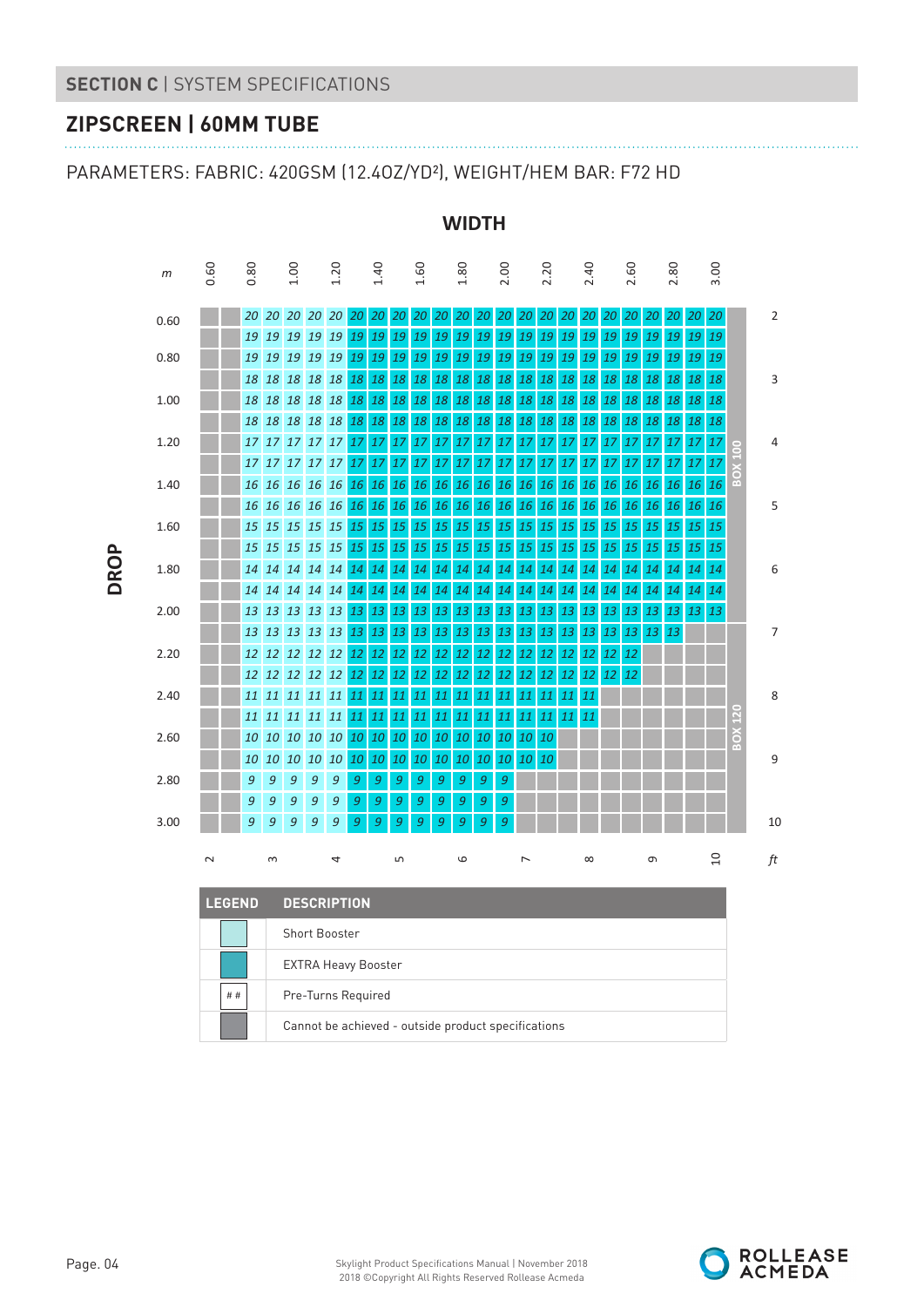# **ZIPSCREEN | 80MM TUBE**

PARAMETERS: FABRIC: 420GSM (12.4OZ/YD²), WEIGHT/HEM BAR: F72 HD



### **WIDTH**

Cannot be achieved - outside product specifications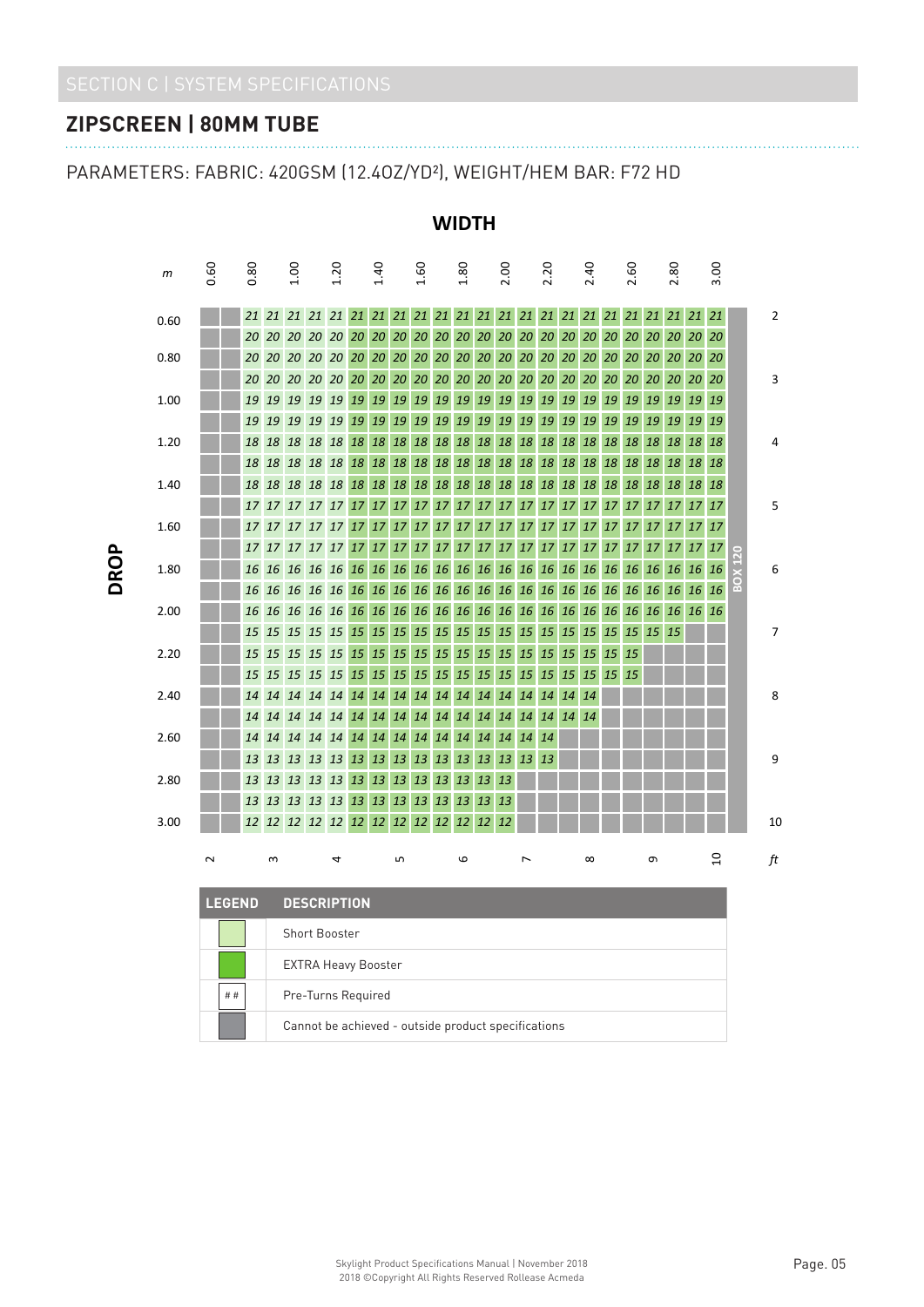# **WIREGUIDE | 60MM TUBE**

### PARAMETERS: FABRIC: 420GSM (12.4OZ/YD²), WEIGHT/HEM BAR: F56 HD



### **WIDTH**

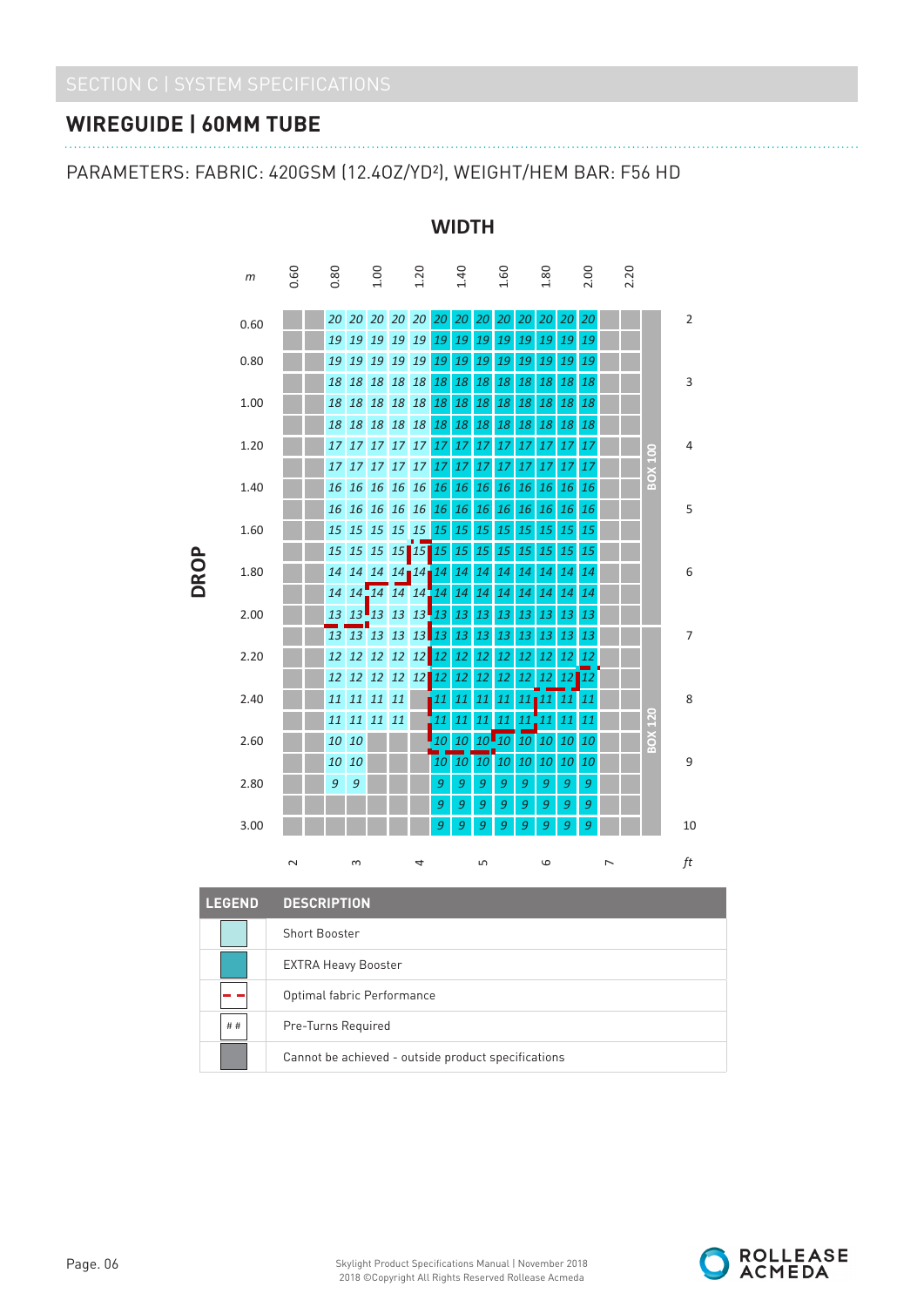# **WIREGUIDE | 80MM TUBE**

PARAMETERS: FABRIC: 420GSM (12.4OZ/YD²), WEIGHT/HEM BAR: F56 HD



### **WIDTH**

| <b>LEGEND</b> | <b>DESCRIPTION.</b>                                 |
|---------------|-----------------------------------------------------|
|               | <b>Short Booster</b>                                |
|               | <b>EXTRA Heavy Booster</b>                          |
|               | Optimal fabric Performance                          |
| # #           | Pre-Turns Required                                  |
|               | Cannot be achieved - outside product specifications |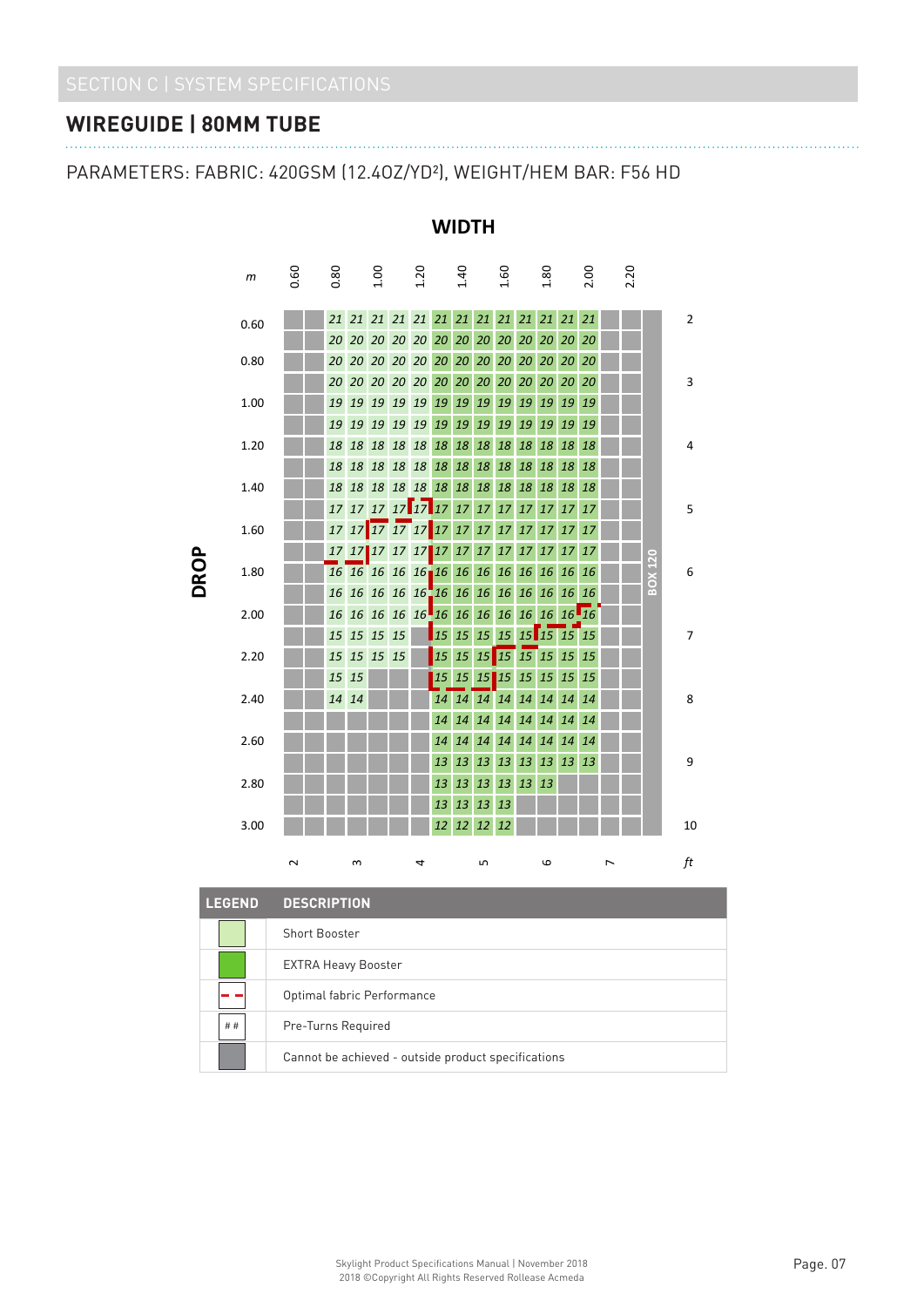# **ARCHITECTURAL VIEWS**

# ZIPSCREEN SKYLIGHT | BOX 100



### WIREGUIDE SKYLIGHT | BOX 100



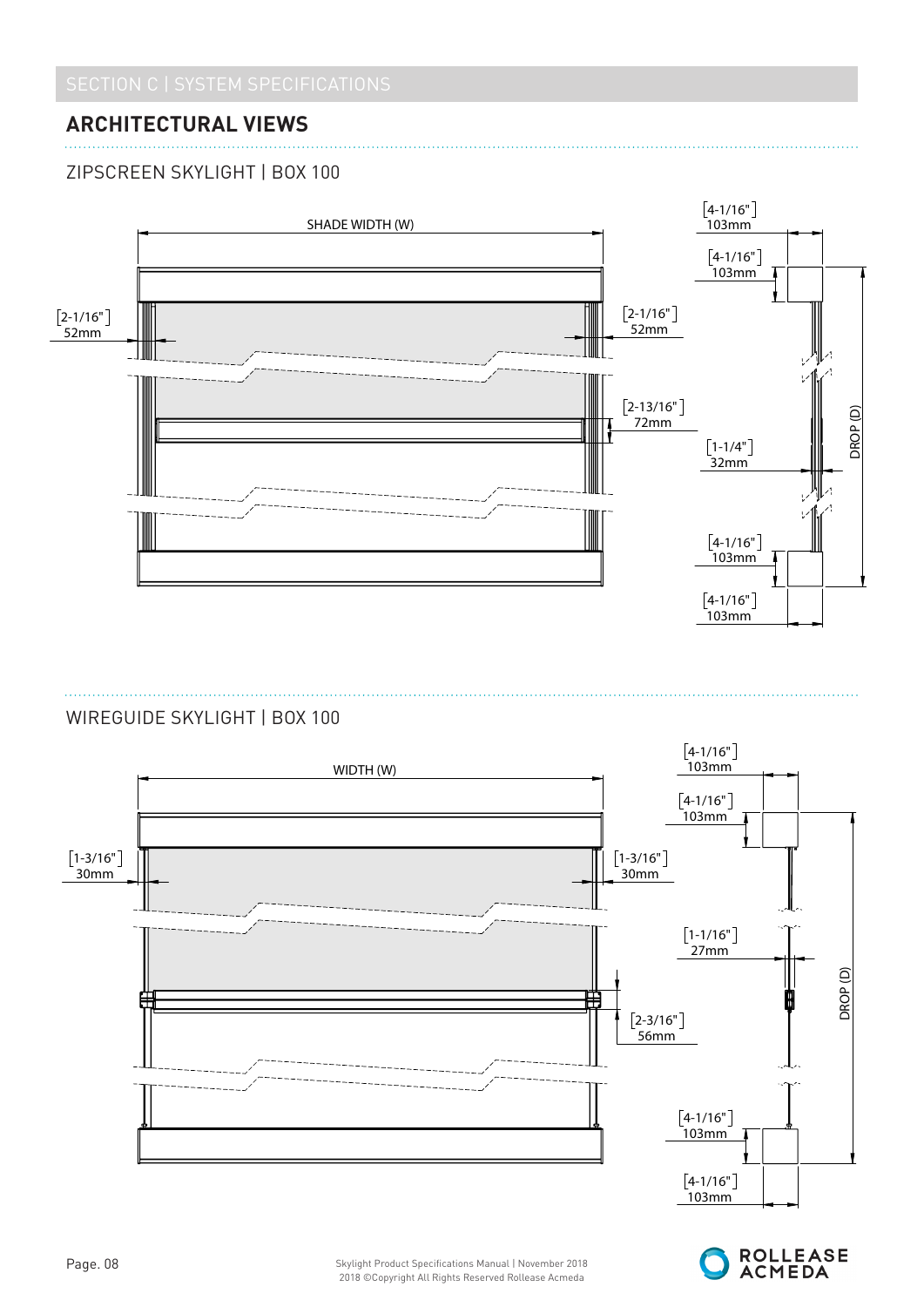B

l.

# **MAXIMUM ROLL DIAMETERS**

BOX 100

B

l.

BOX 120





MAXIMUM DROP

 $W$ ire Guide = 3.0m [9'-10"] (60mm Tube) Zipscreen = 2.0m [6'-6"] [60mm Tube] Wire Guide = 3.0m [9'-10"] (60mm Tube)

 $Zipscreen / Wire Guide = 3.0m [9'-10'']$  (80mm tube)